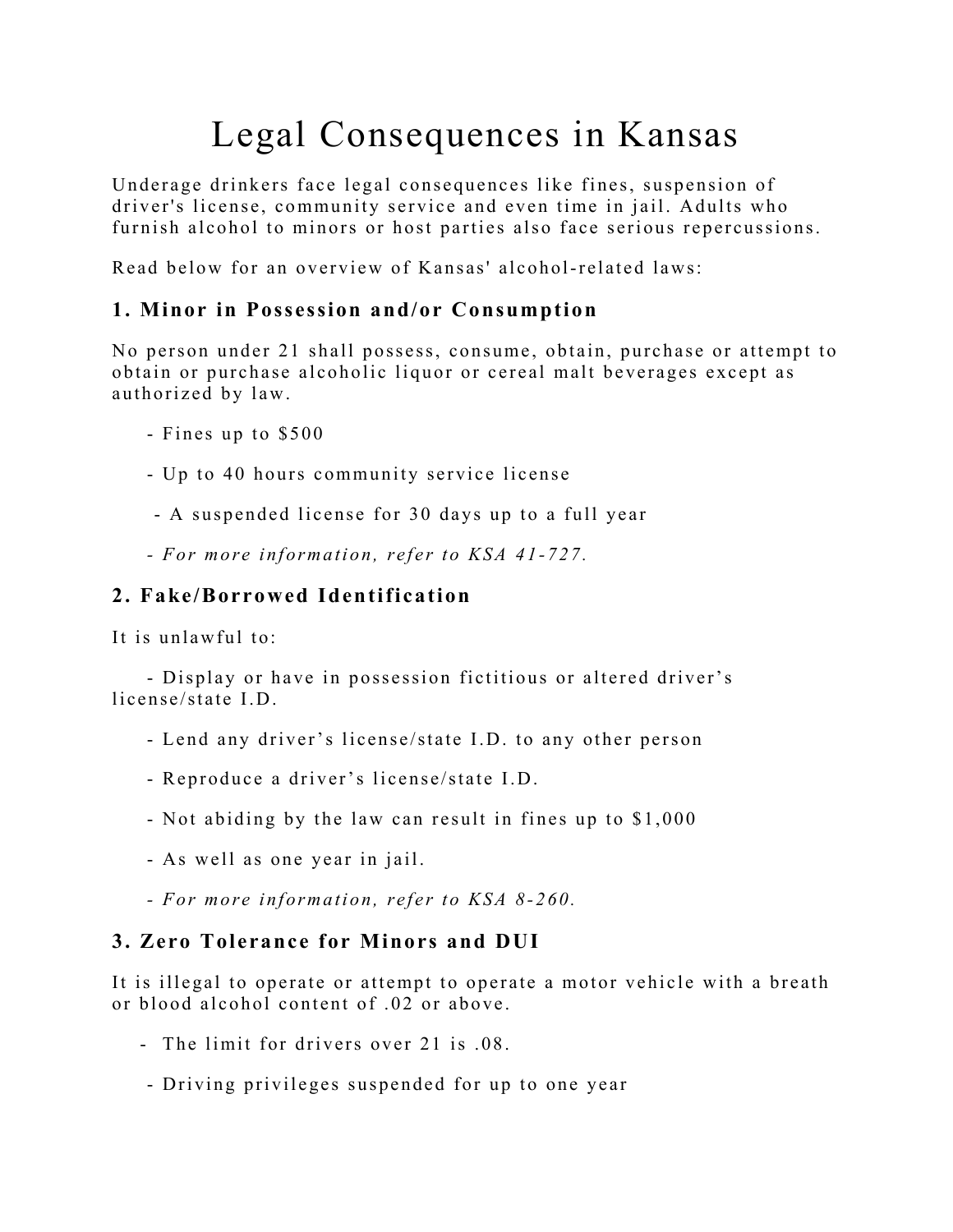*- For more information, refer to KSA 8- 1567a.*

#### **4. Furnishing Alcohol to Minors**

Directly or indirectly, selling to, buying for, giving or furnishing any alcoholic liquor or cereal malt beverage to any minor is illegal.

- Minimum \$200 fine

 *- For more information, refer to KSA 21- 3610.*

#### **5. Hosting Minors**

Unlawfully hosting minors consuming alcoholic liquor or cereal malt beverages at a person's residence, land, building or rented room is illegal.

 - Failing to abide by the law can result in a minimum \$1,000 fine, as well as one year in jail.

 *- For more information, refe r to KSA 21 - 3610c.*

#### **6. Preliminary Breath Test**

A law enforcement officer may request a preliminary breath test if the officer has reasonable grounds to believe that person has been drinking alcohol.

 *- For more information, refer to KSA 8- 1012.*

#### **7. DUI: First Offense**

It is illegal to operate or attempt to operate a motor vehicle with a breath or blood alcohol content of .08 or above.

- Up to six months in jail
- Community service

 - Driver's license suspended up to one year, plus additional restricted driving

- Substance abuse treatment
- *- For more information, refer to KSA 8- 1567.*

#### **8. DUI With Child Under 14 Years of Age**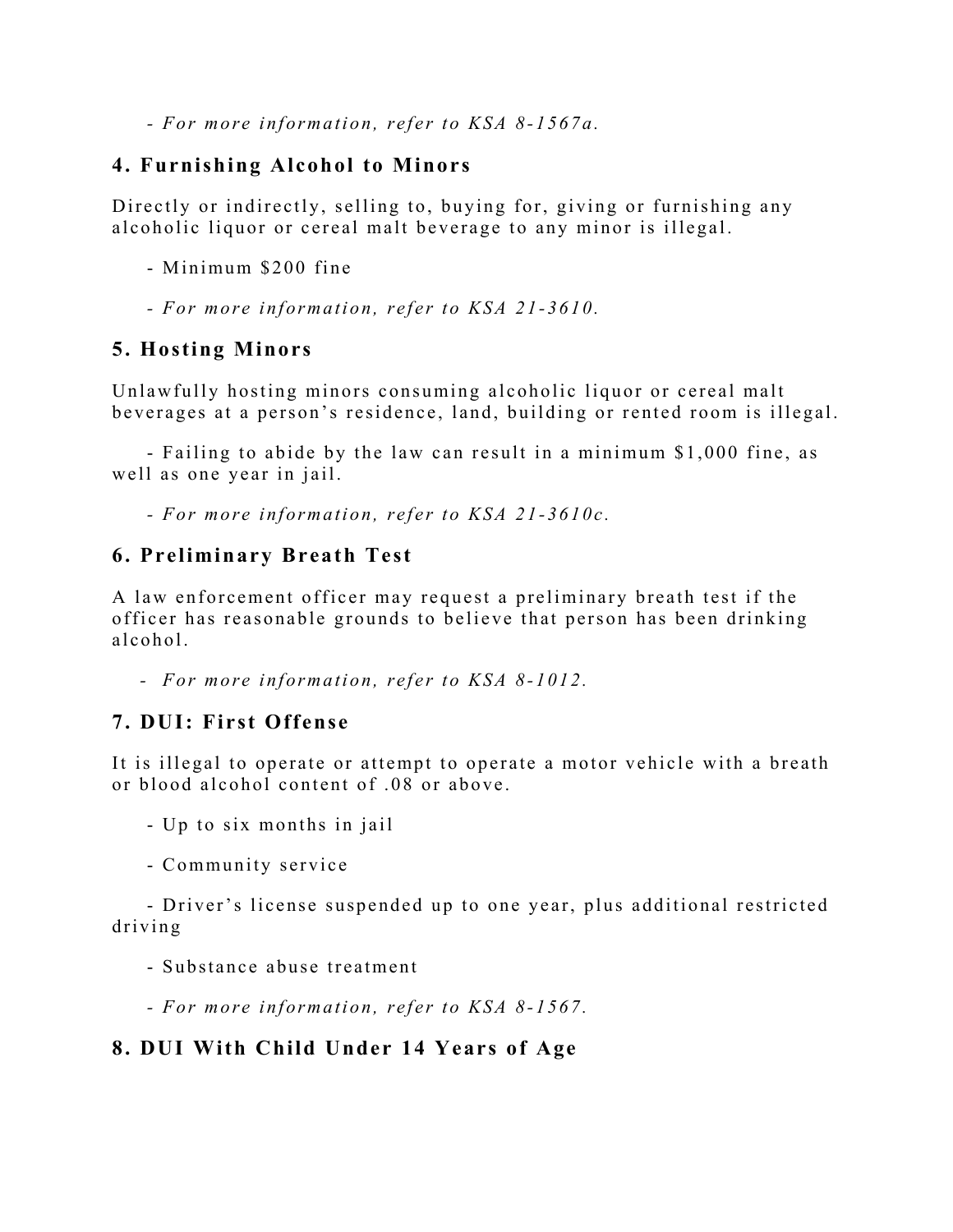The punishment for a person convicted of DUI while transporting a passenger under the age of 14 shall be increased by one month of imprisonment.

 *- For more information, refer to KSA 8- 1567.*

#### **9. Ignition Interlock**

Convicted DUI offenders may be restricted to

 - Operating only those vehicles that are equipped with an ignition interlock device.

- To start the vehicle, the driver must blow into a handset that tests the driver's breath for the presence of alcohol.

 - An ignition interlock device will stop drunk driving. When alcohol is detected, the car won't start.

- Driver is required to retest, as long as car is in motion.

 *- For more information, refer to KSA 8- 1567.*

#### **10. Vehicle Impoundment**

State law mandates that operating or attempting to operate a motor vehicle while impaired is a crime.

- All offenses may result in impoundment or immobilization of a vehicle for up to one year.

 *- For more information, refer to KSA 8- 1567.*